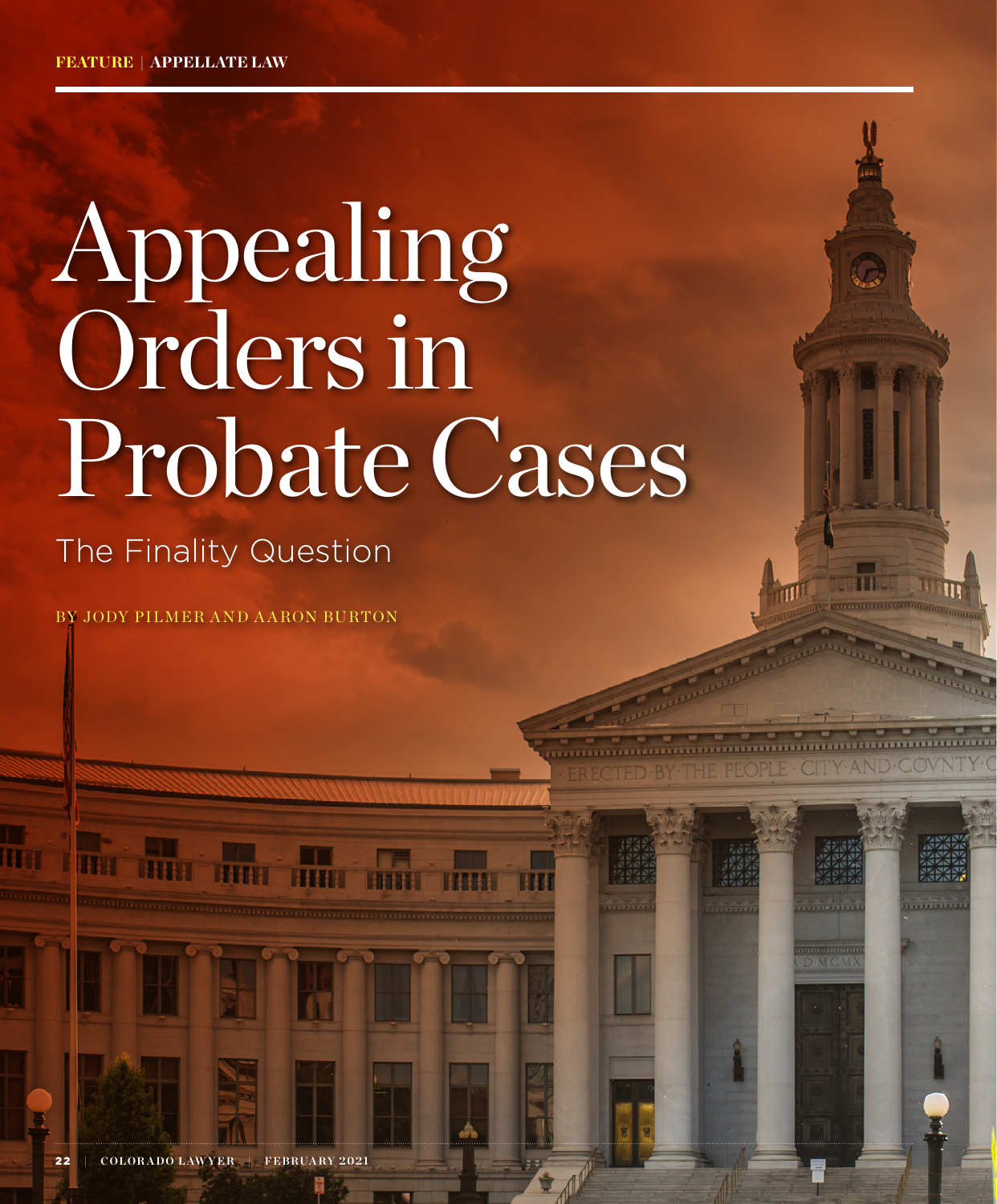*Appealing an order of the probate court requires diligent analysis of whether and when the order is final. This article examines the case law framework for this scrutiny.*

etermining whether a probate court order<br>
constitutes a final appealable order has been<br>
recognized and lamented as challenging.<sup>1</sup><br>
Generally, under the rule of finality for civil<br>
cases, an order is final if it ends the constitutes a final appealable order has been recognized and lamented as challenging.<sup>1</sup> Generally, under the rule of finality for civil entered and leaves nothing further for the court to do to completely determine the rights of the parties to the proceeding.2

Probate cases, particularly those that involve conflict, are subject to complexities that have caused uncertainty in determining the finality of orders. This article discusses Colorado case law that provides guidance on determining the finality of probate orders.

#### Estate of Binford v. Gibson

*Estate of Binford v. Gibson*3 contributed uncertainty to the issue of order finality. This 1992 Colorado Court of Appeals decision stated that finality in probate cases was to be determined on a case-by-case basis, thus announcing a finality test for probate cases different from the above-stated commonly understood rule.<sup>4</sup> This "issue-based" test, which required the appellate court to determine whether a particular order completely resolved an issue, was not ideal, particularly because a trial court is generally in a better position than an appellate court to make this determination.

The *Binford* confusion has since been demystified, but what constitutes finality in a probate case continues to require diligent analysis. This is due to the unique procedural nature of the typical probate case, which usually begins with a request to admit a will to probate and appoint a personal representative to marshal and administer a decedent's assets without the court's supervision. That is the fundamental purpose of a probate matter. However, any number of separate "proceedings" can be initiated and pursued by claimants within a probate case while the estate's administration is ongoing.<sup>5</sup> Thus, a probate case may comprise more than one separately initiated proceeding that is unrelated to other separately initiated proceedings and is separable from the administration of

the estate as a whole.<sup>6</sup> As a result, an order of the probate court may be final as to one proceeding, but leave other matters, including the final distribution and closing of the estate, outstanding.

#### Scott v. Scott

What constitutes a final probate order can be a nail-biter for a practitioner trying to decide whether to file a notice of appeal, which must be filed with the Colorado Court of Appeals within 49 days of the entry of a final order.7 Since 2006, probate practitioners have read and re-read the Colorado Supreme Court's opinion in *Scott v. Scott* when confronted with a question as to a particular order's finality.

In *Scott*, the Court resolved the perceived confusion and uncertainty regarding finality in probate cases by confirming that the *Binford* "issue-based" test for finality does not accord with Colorado precedent.<sup>8</sup> The Court in *Scott* intended to provide a more straightforward approach to the finality conundrum in probate cases, holding that

the same rules of finality apply in probate cases as in other civil cases; thus, an order of the probate court is final if it ends the particular action in which it is entered and leaves nothing further for the court pronouncing it to do in order to completely determine the rights of the parties as to that proceeding.9

There was, however, a caveat. Given the above-described complexities, the Court recognized that the unsupervised administration of an estate in a probate case is different than most civil proceedings, and an appeal can become moot if a party delays filing it until the estate administration is complete. The Court addressed these probate idiosyncrasies by recognizing that a court sitting in probate is in a better position than the appellate court to evaluate the status of a "proceeding" and to determine whether a claim is ripe for review or there is a just reason to delay the appeal.<sup>10</sup> The Court thus gave probate courts a deferential nod and allowed them to manage judicial resources by "clearly delineating the scope of a proceeding, applying the same rules of finality as in other civil cases,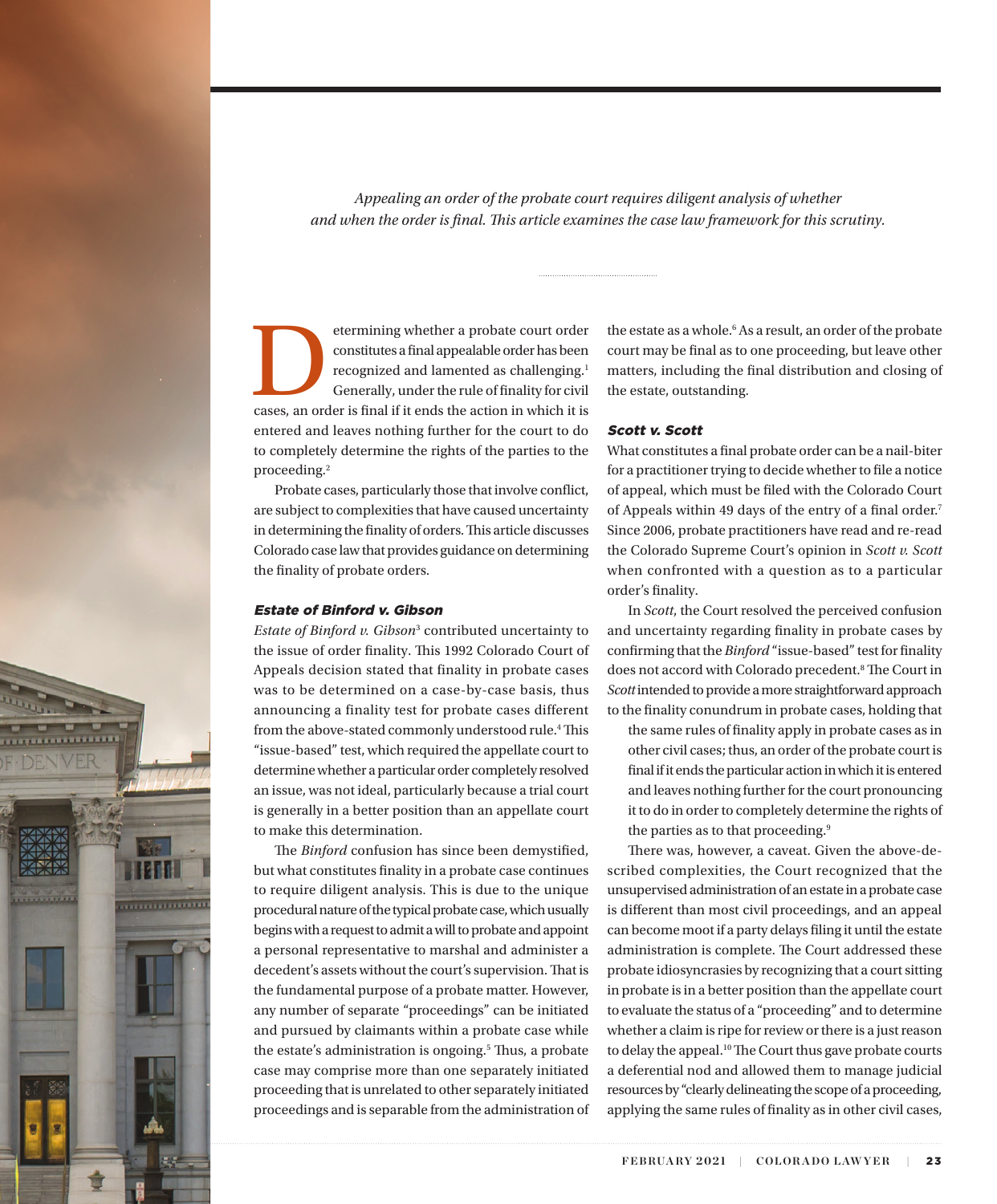and incorporating C.R.C.P.  $54(b)$ ,"<sup>11</sup> which permits the probate court to allow the appeal of an otherwise unappealable order.

With this framework in place, the Court then defined "proceeding." The rule that emerged from *Scott* is that the unsupervised administration of an estate may involve multiple "proceedings"; an initial petition outlines a set of claims and begins a proceeding, and subsequent pleadings relating to that set of claims are part of the same proceeding.<sup>12</sup> Again, an order is final and appealable only if it leaves nothing further for the court pronouncing it to do to completely determine the rights of the parties as to that proceeding.13

#### *The Fine Line*

Applying *Scott* seems simple enough, but in practice it can be vexing, depending on the circumstances. There may be a fine line between the filing of a premature notice of appeal and the waiver of a client's appellate rights if the appeal deadline passes.

Normally, filing a notice of appeal divests the trial court of jurisdiction in favor of the appropriate appellate court.14 The transfer of jurisdiction prevents modification of an order subject to an appeal and permits the appellate court to take on the task at hand: reviewing a trial court's determination on the record in existence at the time it was made. On the other hand, if a final order is issued and a notice of appeal is not timely filed, the opportunity for review is gone forever.

Under such circumstances, it may be tempting for a lawyer to file a "protective" notice of appeal to preserve a client's right when there is *any* question as to finality. But Colorado appellate courts expect, and a practitioner must be prepared to deliver, a diligent analysis before appealing an order in a probate case. The filing of a protective notice of appeal to preserve a client's appellate rights should be a rare occurrence.15 A cavalier approach could result in sanctions, for reasons articulated in *Chavez v. Chavez*. 16

#### Chavez v. Chavez

The Colorado Court of Appeals recently applied *Scott* in *Chavez v. Chavez*. The Court provided

practitioners a unique opportunity to peek behind the curtain and gain valuable insight into how the Court views the issue of finality and the associated challenges faced by probate practitioners. *Chavez* is a gift to practitioners seeking guidance on whether and when to file an appeal, and appellate and probate prac-

#### "

But Colorado appellate courts expect, and a practitioner must be prepared to deliver, a diligent analysis before appealing an order in a probate case. The filing of a protective notice of appeal to preserve a client's appellate rights should be a rare occurrence.

#### ,,

titioners should consider it required reading when considering options, especially after a client has received an unfavorable order while a probate matter is still pending.

The Court in *Chavez* used the premature filing of a notice of appeal as an opportunity to publish a decision that clarifies the Court's procedure for reviewing motions and screening appeals for jurisdictional defects. *Chavez* delivered a roadmap for analysis.

The probate matter in *Chavez* was a protective proceeding under the Colorado Uniform Guardianship and Protective Proceedings Act, CRS §§ 15-14-101 et seq., in which a conservator was appointed to administer a protected person's estate. In addition to administering the conservatorship estate under the court's jurisdiction, the conservator filed a petition on the protected person's behalf against the protected person's former agent, alleging claims including breach of fiduciary duty, theft, unjust enrichment, and surcharge damages in the nature of attorney fees under CRS § 15-10-504(2). The case thus exemplifies the dichotomous nature of probate cases, in that the primary initial purpose of the proceeding was the appointment of a fiduciary to administer a conservatorship estate but the conservator's petition initiated a separate "proceeding" seeking specific relief against an agent.

After a jury found the agent liable for theft and breach of fiduciary duty and further found that he was unjustly enriched, the agent filed a notice of appeal. This notice was clearly premature because the trial court had not yet determined the issues of prejudgment interest and attorney fees *as damages*. 17 The notice was accompanied by a motion to determine jurisdiction through which the appellant requested that the Court of Appeals determine, as a threshold matter, whether the order being appealed was final.

Each of the above factors played a role in the opinion, but *Chavez* clearly delivered four fundamental messages that, if followed, will create efficiencies for litigants and courts.

#### *Avoid Premature Notices of Appeal*

The *Chavez* Court explicitly stated a self-evident maxim: When a notice of appeal is filed prematurely, resources are wasted by automatically triggered appellate procedural requirements and by uncertainty that is injected into the proceeding below.18 In a probate case, that uncertainty can become exacerbated if separate proceedings are pending in the same matter and the trial court and parties are unsure of the trial court's jurisdictional authority.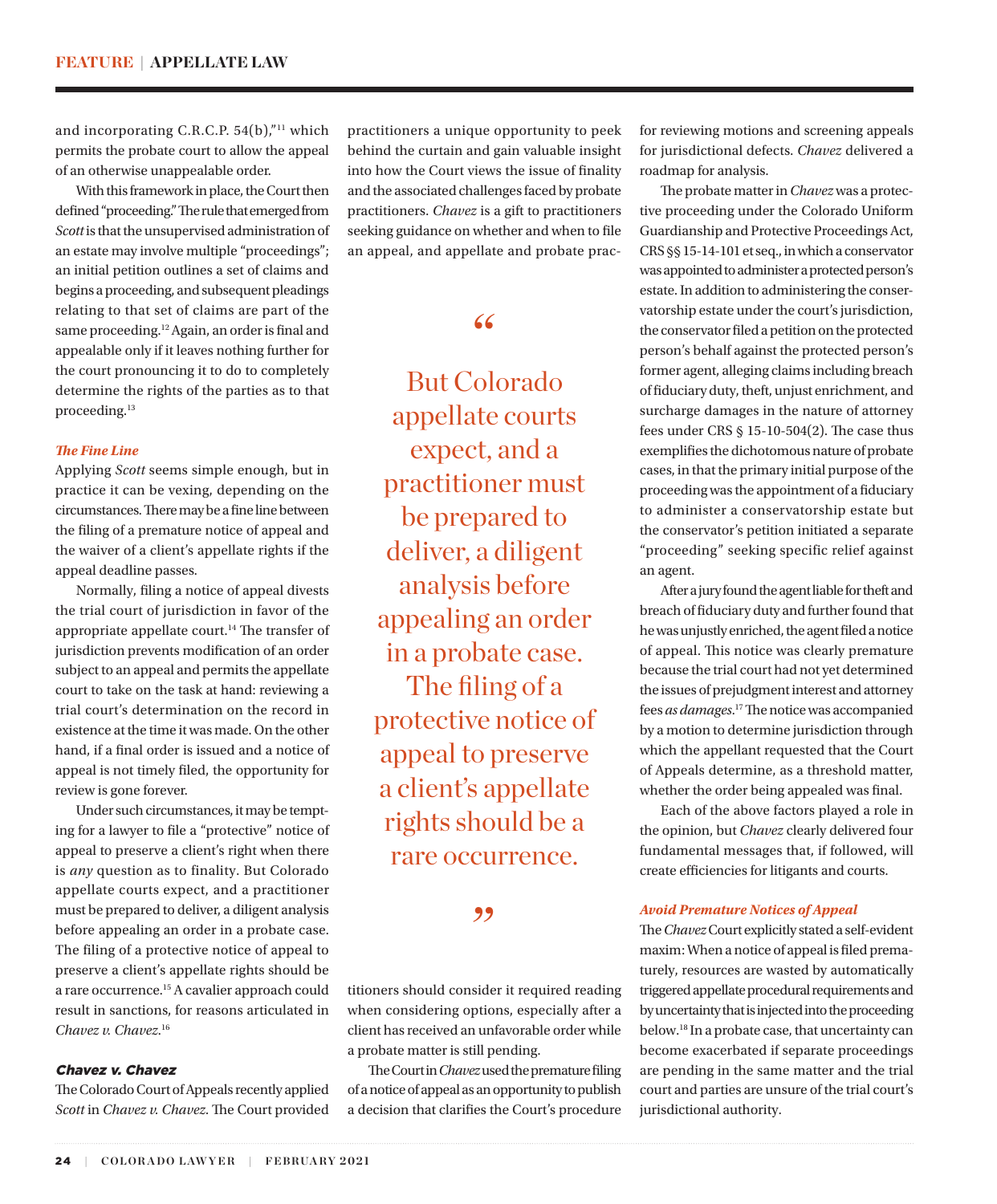The uncertainty associated with a premature notice of appeal can cause delay of unpredictable length. The Court in *Chavez* outlined the Court's robust internal screening process for identifying and addressing jurisdictional defects, including lack of finality. However, this screening process does not happen overnight, and experience dictates that it can play out over months.

#### **Scott** *is the Law*

*Chavez* was unequivocal that *Scott* governs finality. Each case has its unique attributes, but the purpose of *Scott* has always been to clarify the jurisdictional inquiry, not complicate it. A probate "proceeding" is either defined by the Probate Code or it is framed by a petition and all subsequent pleadings that relate to the claims set forth in the petition. An order that leaves nothing further for the court to do to completely determine the rights of the parties as to that proceeding is final.

For example, in *Chavez* the order the appellant wished to appeal would certainly have been an appealable final order if it had resolved prejudgment interest and the issue of attorney fees as damages. Despite the fact that the conservatorship proceeding as a whole was ongoing, there would have been nothing more for the court to do to fully adjudicate the conservator's claims against the protected person's former agent once damages and interest were awarded.

#### *It is Counsel's Responsibility to Determine Finality*

The *Chavez* Court addressed the appellant's motion to determine jurisdiction by first describing the process for dealing with any motion filed in an appellate proceeding. The Court began by stating that motions practice in the Court of Appeals is "quite limited."19 The Court then outlined various routes a motion for relief may take after being filed and the potential tension that could arise if, for example, the Court's merits division were to disagree with its motions division. In the opinion's closing paragraphs, the Court characterized a request to determine jurisdiction as advisory in nature and expressly disapproved of the practice.<sup>20</sup>

The message in this regard is clear. First, only rare cases will involve a genuine issue of finality. In such cases, counsel may consider filing a protective notice of appeal as a useful litigation tool. But if this tool is used frivolously, groundlessly, or for an improper purpose,

 $66$ 

A probate 'proceeding' is either defined by the Probate Code or it is framed by a petition and all subsequent pleadings that relate to the claims set forth in the petition. An order that leaves nothing further for the court to do to completely determine the rights of the parties as to that proceeding is final.

#### ,,

the Court of Appeals may consider imposing sanctions for misuse.<sup>21</sup>

Second, counsel is responsible for making a diligent and informed determination regarding finality before filing a notice of appeal. When exceptional circumstances arise and after diligent inquiry counsel deems a protective notice of appeal appropriate, the uncertainty that led to such a filing must be brought to the Court of Appeals' attention within the notice itself.22 Doing so helps ensure the efficiency of the Court's jurisdictional screening process. It may also alert the opposing litigant to a bona fide jurisdictional question, providing an opportunity for the filing of a prompt motion to dismiss that will ripen the issue to the benefit of all parties, the Court of Appeals, and the trial court, as discussed below.

#### *Move to Dismiss a Premature Notice of Appeal*

The *Chavez* Court left little to the imagination about how opposing parties should address a premature notice of appeal: File a prompt motion to dismiss pursuant to C.A.R. 27.23 It appears that the Court views the prompt filing of such a motion as an augmentation of its jurisdictional screening process. Moreover, if all counsel in a particular case are navigating the finality issue using the *Chavez* map, only good faith questions as to finality should end up being submitted for resolution.

#### Scott, Chavez, and CRCP 54(b)

CRCP 54(b) permits a trial court to "direct the entry of a judgment as to one or more but fewer than all of the claims or parties only upon an express determination that there is no just reason for delay and upon the express direction for the entry of judgment."24 Rule 54(b) may provide a more appropriate avenue for a lawyer who is genuinely baffled by the finality conundrum in a particular case, probate or otherwise. After all, the *Scott* Court spilled considerable ink establishing the rule's applicability to probate cases even though it did not apply to the facts at hand.25 *Scott* instructed:

The probate court is in a better position than the appellate court to evaluate the status of a proceeding and to determine whether a claim is ripe for review or whether there is just reason to delay an appeal. As explained in greater detail in the succeeding sections, the probate court can better manage judicial resources by clearly delineating the